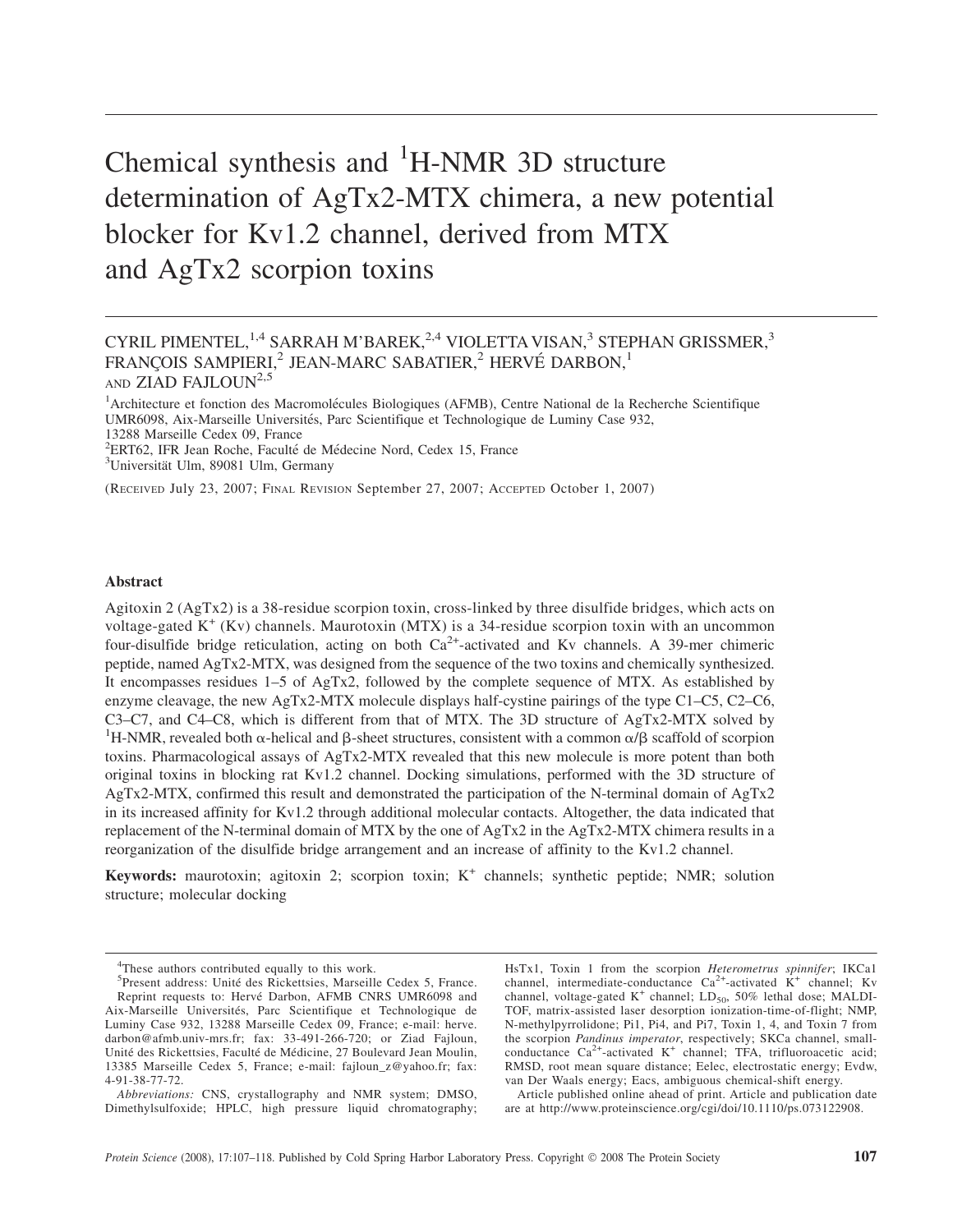Agitoxin 2 (AgTx2) is a 38-residues toxin that has been isolated from the venom of leiurus quinquestriatus hebraeus scorpion (Garcia et al. 1994). This toxin was shown to reversibly block voltage-gated  $K^+$  channels (Shaker B, Kv1.1, Kv1.2, and Kv1.3) (Hidalgo and MacKinnon 1995; Lipkind and Fozzard 1997; Gao and Garcia 2003). MTX is another small toxin isolated from the venom of the scorpion Scorpio maurus palmatus (Kharrat et al. 1997). It is a basic, C-terminal amidated, 34-mer peptide cross-linked by four disulfide bridges. The solid-phase technique has been used to obtain synthetic MTX (sMTX), and it was found that both the natural and synthetic MTX are equally lethal to mice by ICV inoculation  $(LD_{50}$  of 80 ng/mouse). sMTX has been shown to be active in the nanomolar range on both voltage-gated Kv1.2 and IKCa channels (Fajloun et al. 2000a). AgTx2 is cross-linked according to C1–C4, C2– C5, and C3–C6, while MTX possesses C1–C5, C2–C6, C3–C4, and C7–C8 disulfide bridge organization (vs. C1–C5, C2–C6, C3–C7, and C4–C8 for other  $K^+$  channelselective four-disulfide-bridged scorpion toxins) (Bontems et al. 1991; Darbon et al. 1999). MTX is the sole toxin that exhibits an uncommon disulfide bridge organization among the four-disulfide-bridged scorpion toxins (e.g., Pi1, Pi4, Pi7, and HsTX1) (Olamendi-Portugal et al. 1996; Rogowski et al. 1996; Lebrun et al. 1997; Savarin et al. 1999; Fajloun et al. 2000b,c; M'Barek et al. 2003a), but yet it adopts the classical  $\alpha/\beta$  scaffold (Blanc et al. 1997; M'Barek et al. 2003b). This motif, from which arises the wide functional diversity of scorpion toxins, is mainly composed of a short  $\alpha$ -helix connected to a  $\beta$ -sheet by two disulfide bridges. However, some equally Cys-stabilized  $\alpha$ /  $\beta$ -motifs composed of three antiparallel  $\beta$ -strands and one  $\alpha$ -helix are found in insect and plant defensins (Spelbrink et al. 2004) that acts on the  $Ca^{2+}$  channel.

Here, we used MTX as a molecular template to design and chemically synthesize a scorpion toxin-derived chimera cross-linked by four disulfide bridges, AgTx2- MTX. This peptide encompasses residues 1–5 of AgTx2 at its N terminus, and the sequence of MTX at its C terminus. The N-terminal portion of AgTx2 was chosen to form the N-terminal extremity of AgTx2-MTX, because this domain is structured as being part of the threestranded  $\beta$ -sheet that could be observed in the 3D structure of AgTx2 in solution (Krezel et al. 1995). In this contribution, we describe the synthesis by an optimized Fmoc/t-butyl strategy (Merrifield 1986), disulfide bridge organization, 3D structure in solution by  ${}^{1}$ H-NMR means, and electrophysiological activity on both the  $Ca^{2+}$ -activated intermediate conductance and voltage-gated K<sup>+</sup> channels subtypes (IKCa and Kv1.2, respectively). Because AgTx2-MTX was found to be highly potent in blocking the Kv1.2 channel, we detailed the AgTx2-MTX to the mammalian Kv1.2 channel interaction by computed

# Materials and Methods

# **Materials**

N-a-Fluoren-9-ylmethyloxycarbonyl (Fmoc)-L-amino acids, Fmoc-amide resin, and reagents used for chemical synthesis of AgTx2-MTX were purchased from Perkin-Elmer. Solvents were analytical grade products from SDS (Peypin). Trypsin and chymotrypsin were purchased from Sigma.

# Solid-phase synthesis of AgTx2-MTX

The AgTx2-MTX was synthesized by a solid-phase method (Merrifield1986) using an automated peptide synthesizer (Model 433A, Applied Biosystems, Inc.). The peptide chain was assembled by stepwise synthesis on 0.3 mmol of Fmoc-amide resin (1% cross-linked; 0.65 mmol of amino group/g) using 1 mmol of Fmoc-amino acid derivatives (Kharrat et al. 1996). The side-chain protecting groups of trifunctional residues were: tertbutyl for Ser, Thr, Tyr, and Asp; trityl (Trt) for Cys and Asn; pentamethylchroman for Arg; and tert-butyloxycarbonyl for Lys.  $N$ - $\alpha$ -amino groups were deprotected by treatments with 18% and 20% (v/v) piperidine/N-methylpyrrolidone (NMP) for 3 and 8 min, respectively. The peptide-resin was washed with NMP ( $5 \times 1$  min), and then Fmoc-amino acid derivatives were coupled (20 min) as their hydroxybenzotriazole active esters in NMP (3.3-fold excess). After the peptide-chain assembly was completed and the N-terminal Fmoc group removed, the peptideresin (ca. 2.1 g) was treated, under stirring, for 3 h at room temperature, with a mixture of trifluoroacetic acid (TFA)/ H2O/thioanisole/ethanedithiol (88:5:5:2, v/v) in the presence of crystalline phenol (2.5 g), in a final volume of 30 mL/g of peptide resin. The peptide mixture was filtered to remove the resin, and the filtrate was precipitated and washed twice in cold diethylether. The crude peptide was then pelleted by centrifugation (3000g; 10 min) and the supernatant was discarded. The peptide was finally dissolved in  $H_2O$ , freeze-dried, and lyophilized. The crude peptide was then dissolved in 0.2 M Tris-HCl buffer (pH 8.4) to a final concentration of  $\sim$ 2 mM in peptide, then gently stirred under air to allow folding/oxidation (48 h, 25°C). The AgTx2-MTX was purified to homogeneity by semipreparative reversed-phase high-pressure liquid chromatography (HPLC) (Perkin-Elmer, C18 Aquapore ODS 20  $\mu$ m, 250  $\times$  10 mm), by means of a 60-min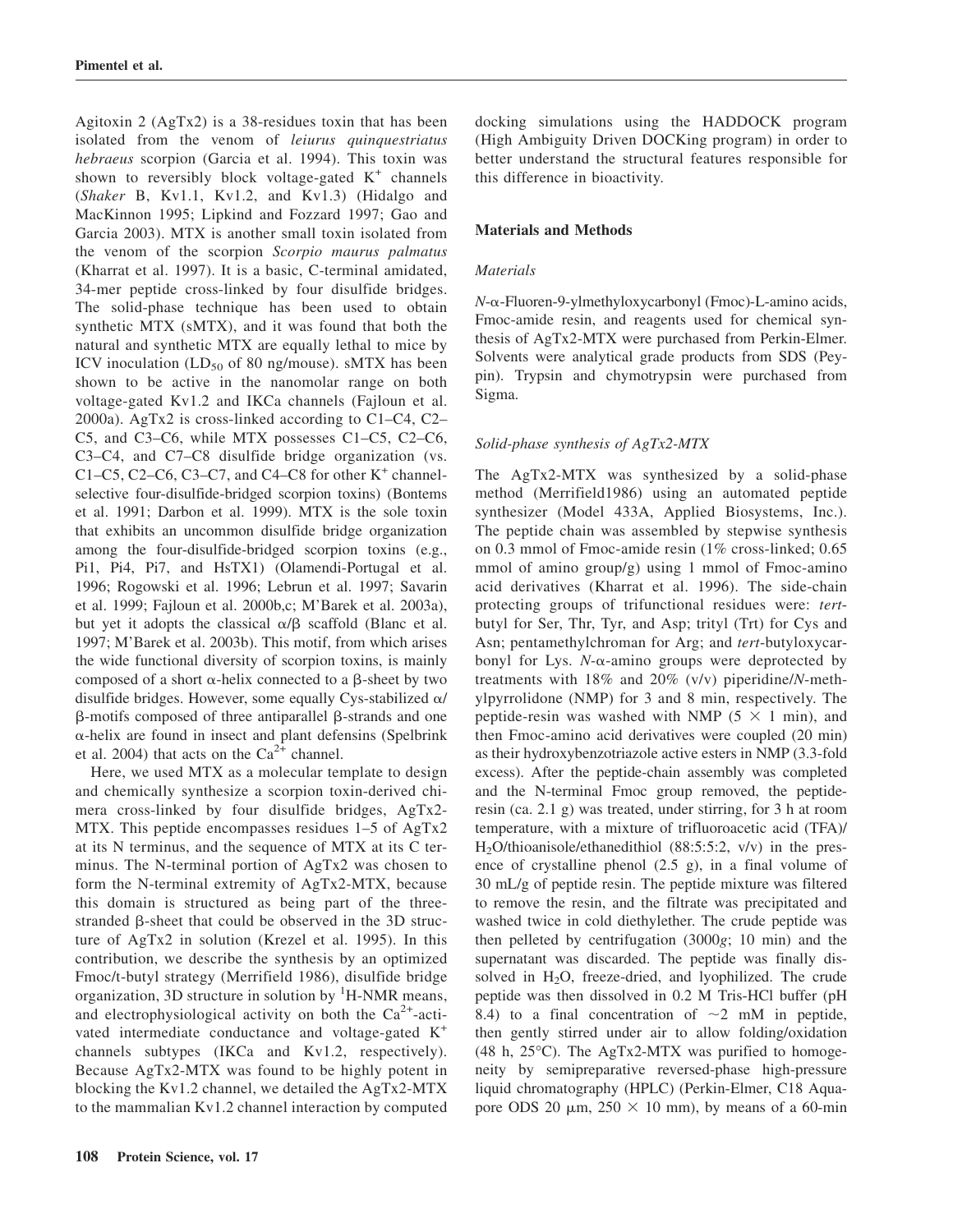linear gradient from 0% to 35% of buffer B  $(0.08\%$  [v/v] TFA/ acetonitrile) in buffer A (0.1% [v/v] TFA/H2O), at a flow rate of 6 mL/min ( $\lambda = 230$  nm). The identity and high degree of homogeneity of the chimera (as well as of synthetic toxins), were verified by: (1) analytical C18 reversedphase HPLC (Chromolith RP18, 5  $\mu$ m, 4.6  $\times$  100 mm) using a 40-min linear gradient from 0% to 60% of buffer B  $(0.08\%$  [v/v] TFA/ acetonitrile) in buffer A  $(0.1\%$  [v/v]  $TFA/H<sub>2</sub>O$ , at a flow rate of 1 mL/min; (2) amino acid composition after hydrolysis (6 N HCl/2% [w/v] phenol, 20 h, 118°C, N2 atmosphere); (3) Edman sequencing; and (4) molecular mass analysis by matrix-assisted laser desorption ionization-time-of-flight (MALDI-TOF) mass spectrometry.

#### Assignment of half-cystine pairings of peptides

The peptides (600  $\mu$ g) were each added to a mixture of 10% (w/w) of trypsin and chymotrypsin in 0.2 M Tris-HCl buffer (pH 7.4) (14 h, 37°C). The resulting peptide fragments were then separated by analytical reversedphase HPLC (Chromolith RP18, 5  $\mu$ m, 4.6  $\times$  100 mm) in a 60-min linear gradient from 0% to 60% of buffer B (0.08% [v/v] TFA/acetonitrile) in buffer A (0.1% [v/v] TFA/H<sub>2</sub>O), at a flow rate of 1 mL/min (230 nm). The peptide fragments were also analyzed by mass spectrometry (RP-DE Voyager, Perseptive Biosystems).

# Electrophysiology

# Cell

Stable transfected mammalian cell lines expressing either Kv1.2 (Kv1.2) channel were used (Grissmer et al. 1994). The cell lines were maintained in Dulbecco's modified Eagle's medium containing 4 mM L-glutamine, 1 mM sodium pyruvate, (GIBCO), 10% (v/v) heat-inactivated fetal calf serum (PAA). The tsA cell line expressing human IKCa1 (hIKCa1) channel was a kind gift from Dr. Devor (University of Pittsburg, Pennsylvania).

# Electrophysiological recordings

All of the experiments were carried out at room temperature  $(22^{\circ}C - 25^{\circ}C)$  using the whole-cell recording mode of the patch-clamp technique (Hamill et al. 1981; Rauer and Grissmer 1996). Cells were bathed with mammalian Ringer's solution containing (in millimolars): 160 NaCl, 4.5 KCl, 2 CaCl<sub>2</sub>, 1 MgCl<sub>2</sub>, and 10 HEPES (pH) 7.4) (with NaOH), with an osmolarity of 290–320 mOsm. When peptides were applied, 0.1% bovine serum albumin was added to the Ringer's solution. A simple syringedriven perfusion system was used to exchange the bath solution in the recording chamber. Electrodes were pulled from glass capillaries (Science Products) in three stages, and fire-polished to resistances measured in the bath of

2.5–5 M $\Omega$ . The internal pipette solution used for measuring voltage-gated  $K^+$  currents contained (in millimolars): 155 KF, 2  $MgCl<sub>2</sub>$ , 10 HEPES, and 10 EGTA (pH 7.2) (with KOH), with an osmolarity of 290–320 mOsm. For measuring  $K^+$  currents through IKCa1 channels, an internal pipette solution containing (in millimolars): 135 Kaspartate, 8.7 CaCl<sub>2</sub>, 2 MgCl<sub>2</sub>, 10 EGTA, 10 HEPES (pH 7.2) (with KOH), with an osmolarity of 290–320 mOsm, (free  $[Ca^{2+}]i = 10^{-6}$  M), was used. Membrane currents were measured with an EPC-9 patch-clamp amplifier (HEKA Elektronik) interfaced to a Macintosh computer running acquisition and analysis software (Pulse and PulseFit). Capacitive and leak currents were subtracted using the P/10 procedure. Series-resistance compensation (>80%) was used if the current exceeded 2 nA. The holding potential in all experiments was -80 mV. Data analysis was performed in IgorPro, and Kd values were deduced by fitting a modified Hill equation  $(Itoxin/Icontrol = 1/[1 + ([toxin]/Kd)])$ , with a Hill coefficient of 1, to normalized data points obtained at more than four different peptide concentrations. The value of each peptide concentration was the mean of at least three measurements.

## NMR spectroscopy

#### Sample preparation

A 1 mM sample of synthetic AgTx2-MTX in 0.5 mL of  $H<sub>2</sub>O/D<sub>2</sub>O$  (90/10 by vol.) at pH 3.0 was used for NMR spectra recordings. The amide proton exchange rate was determined after lyophilization of this sample and dissolution in  $100\%$  D<sub>2</sub>O.

# NMR experiments

All <sup>1</sup>H spectra were recorded on a BRUKER DRX500 spectrometer equipped with a HCN probe, and selfshielded triple axis gradients were used. Two-dimensional NOESY and TOCSY spectra were acquired at 290 K and 300 K in order to solve assignment ambiguities. The spectra collected at 290 K provided the optimal resolution of overlapping NMR signals of AgTx2-MTX; therefore, this temperature was used for further studies of the protein. Two-dimensional spectra were acquired using states-TPPI method (Marion et al. 1989) to achieve F1 quadrature detection (Marion and Wüthrich 1983). The spectral width in both dimensions was 6000 Hz. NOESY and TOCSY experiments were recorded with 2048 data points for t2 and 512 points for t1 increments, with 64 transients per experiment. A DQF-COSY experiment was recorded with 4096 data points in t2 and 1024 data points in t1. Water suppression was achieved using presaturation during the relaxation delay (1.3 s), and during the mixing time in the case of NOESY experiments, or using a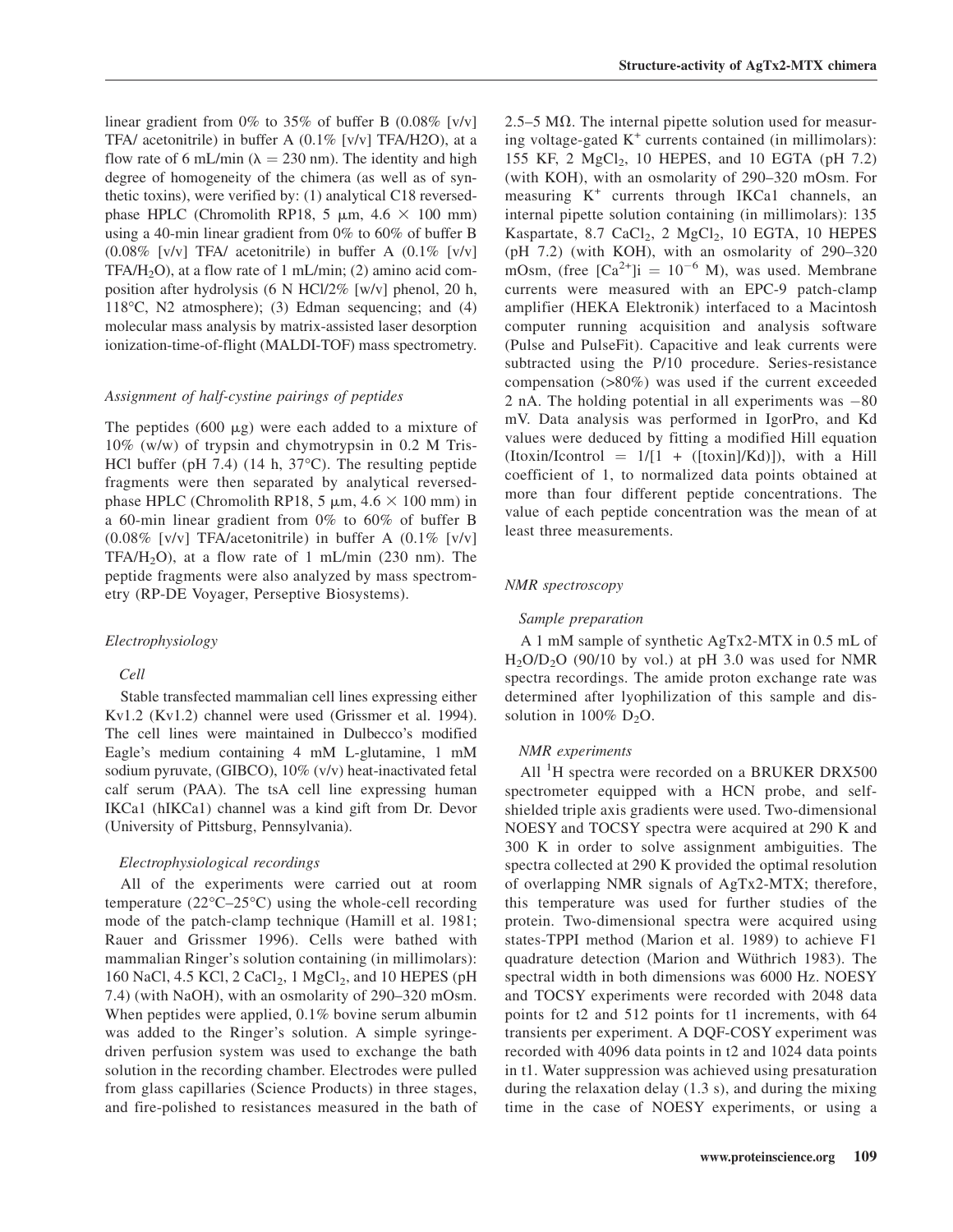Watergate 3-9-19 pulse train (Piotto et al. 1992) using a gradient at the magic angle obtained by applying simultaneous x-, y-, and z-gradients prior to detection. NOESY spectra were acquired using a mixing time of 80 ms. TOCSY was performed with a spin-locking field strength of 8 kHz and spin-lock time of 80 ms. The amide proton exchange experiments were recorded immediately after dissolution of the peptides in  $D_2O$ . A series of NOESY spectra with a mixing time of 80 ms were recorded at 290 K, the first one for 1 h, followed by spectra of 12 h each. Amide protons still giving rise to nuclear Overhauser effect (NOE) correlations after 40 h of exchange were considered as slowly exchanging and therefore engaged in a hydrogen bond.

#### Data processing

Spectra were processed with the XWIN-NMR version 2.1. The matrices were transformed to a final size of 2.048 points in the acquisition dimension and to 1.024 points in the other, except for a coupling constant determination for which a  $8.192 \times 1.024$  matrix was used in the COSY spectrum. The signal was multiplied by a shifted sine bell window in both dimensions prior to a Fourier transform, and then a fifth-order polynomial baseline correction was applied.

#### Spectral analysis

Identification of amino acid spin systems and sequential assignment were achieved using the two-step standard strategy described by Wüthrich (1986) and applied with graphical software, XEASY (Bartels et al. 1995). The comparative analysis of COSY and TOCSY spectra recorded in water gave the spin system signatures of the protein. The spin systems were then sequentially connected using the NOESY spectra.

#### Experimental restraints

The assignment and integration of nOe data using manual integration in the XEASY software allowed us to obtain a list of volumes that were automatically translated into upper limit distances by the calibration routine of the ARIA software (Linge et al. 2003). The  $\Phi$ torsion angles constraints resulted from the  ${}^{3}J_{HN\text{-}H\alpha}$ coupling constant measurements that measured on the COSY spectrum. Alternatively, they have been estimated by the INFIT program (Szyperski et al. 1992). For a given residue, separated NOESY cross-peaks with the backbone amide proton in the  $\omega$ 2 dimension were used. Several cross-sections through these cross-peaks were selected that exhibited a good signal-to-noise ratio. They were added up, and only those data points of the peak region that were above the noise level were retained. The left and right ends of the peak region were then brought to zero intensity by a linear baseline correction. After extending the baseline-corrected peak region with zeros on both sides, which is equivalent to over sampling in the time domain, an inverse Fourier transformation was performed. The value of the  ${}^{3}J_{HN\text{-}H\alpha}$  coupling constant was obtained from the first local minimum. The  $\Phi$  angles were restrained to  $-120 \pm 40^{\circ}$  for a  $^{3}$ J<sub>HN-H $\alpha$ </sub>  $\geq 8$  Hz and to  $-65 \pm 25^{\circ}$  for a  $\mathrm{^{3}J_{HN-H\alpha}} \le 6$  Hz. No angle constraint was assigned to a  ${}^{3}J_{HN-H\alpha} = 7$  Hz, a value considered as ambiguous. Determination of the amide proton exchange rates led us to identify protons involved in hydrogen bonding. The oxygen partners were then identified by visual inspection of the preliminary calculated structures.

#### Structure calculations

The distance restraints (from measured NOE volumes), dihedral angles (from  ${}^{3}J_{HN\text{-}H\alpha}$  coupling constants), restraints from disulfides bridges, and from hydrogen bonds were used in structural calculations to determine toxin conformation. These restraints were introduced as input in ARIA implemented in CNS 1.1. (Brunger et al. 1998). In the first run, the calculation was initiated using the NOESY peak list, dihedral angles restraints, and the assignment of experimentally determined disulfide bridges. This first run allowed us to correct NOE assignment and gave rise to a preliminary fold that was used to detect hydrogen-bond carbonyl partners. In the second run, distance restraints, dihedral angles, hydrogen bonds, and disulfide bridges were used. We calculated 100 structures in the final iteration and 50 structures were kept for minimization in water. The 20 best structures were finally kept as defining the conformation of AgTx2-MTX chimera. Visual analysis of the final selected structures was carried out with PyMOL software (DeLano Scientific) and the geometric quality of the resulting structures was assessed with PROCHECK 3.4 and PROCHECK-NMR software (Laskowski et al. 1993). The 3D structure of AgTx2-MTX was deposited at the Protein Data Bank (code 2Z3S). The assigned chemical shifts of the chimera are deposited at the BioMagResBank (BMRB accession number 15299).

#### Docking simulations

Docking simulations were made with HADDOCK (High Ambiguity Driven DOCKing) (Dominguez 2003), which allows one to drive the docking process with previously obtained experimental data such as mutagenesis or NMR chemical-shift perturbation. This software is a compilation of python script based on Aria (Linge et al. 2003) using CNS (Brunger et al. 1998) to calculate structure with various types of constraints. The docking takes place in three steps: a randomization of orientations and rigid body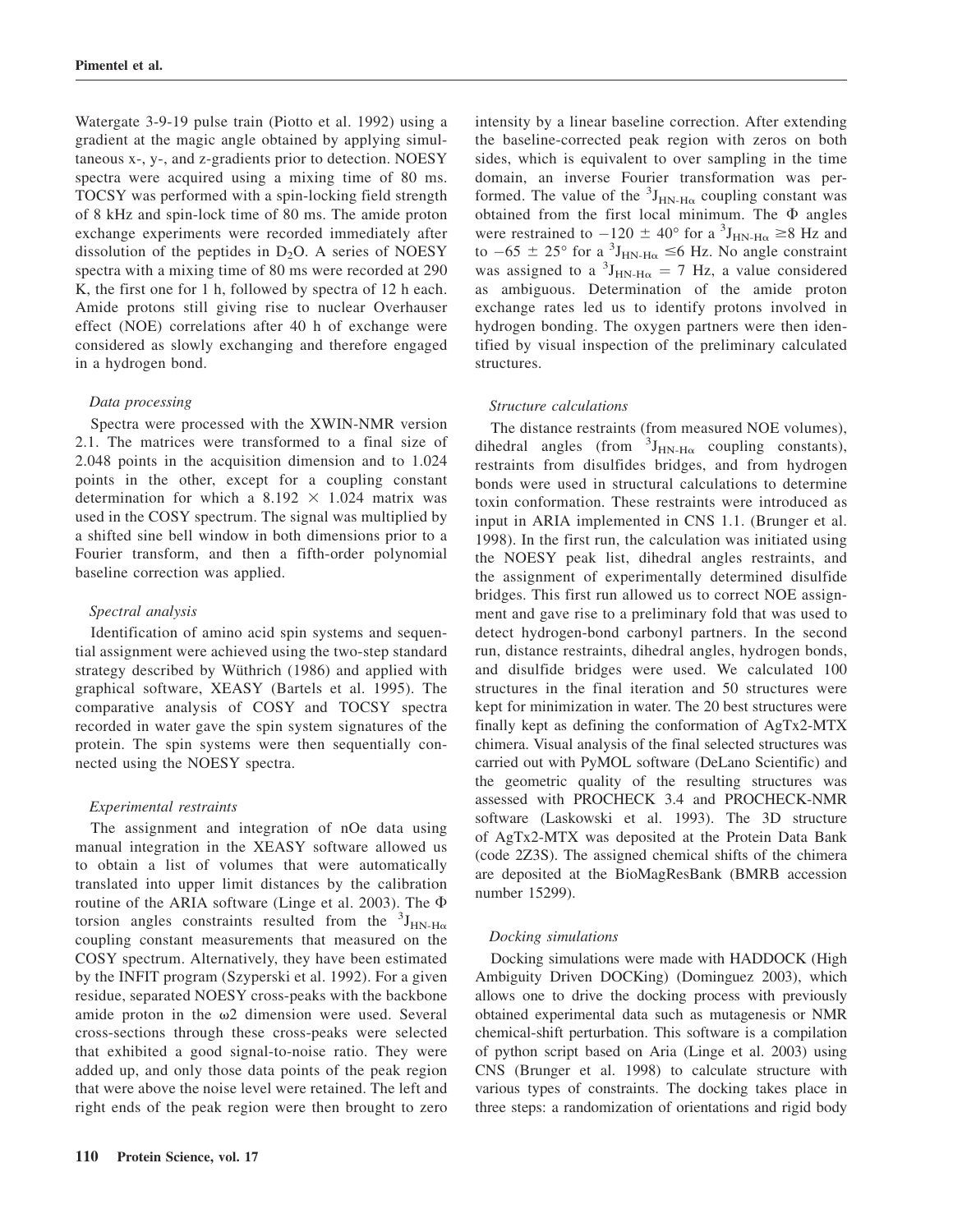energy minimization, a semi-rigid simulated annealing in torsion angle space, and a final refinement in Cartesian space with explicit solvent. In the first stage, HADDOCK randomly orientates the two partners and performs a rigid body energy minimization with rotation and translation of each molecule. In the second stage, the best solutions resulting from the preceding energy minimization are then refined with three steps of simulated annealing refinements. The first step optimizes the orientation of the partners; the second optimizes the configuration of side chains at the interface; and the third permits some conformational rearrangements, where both backbone and side chains are allowed to move. In the third and last stage, the structures are exposed to the solvent during a steepest descent energy minimization performed in an 8 Å shell of TIP3P water molecules. The resulting structures are then clustered according to their pairwise backbone RMSD at the interface. These clusters are analyzed and ranked according to

their average interaction energies (sum of  $E_{elec}$ ,  $E_{vdw}$ ,  $E_{ACS}$ ) and their average buried surface area.

## Results

# Rationale

To design a scorpion toxin-derived chimera, we focused on AgTx2 and MTX, two small scorpion toxins active on Kv channels and reticulated by three and four disulfide bridges, respectively. Their amino acid sequences and half-cystine pairings are shown in Figure 1A. MTX display a ''nonconventional'' arrangement of the type C1–C5, C2–C6, C3– C4, C7–C8 (Fajloun et al. 2000a). Therefore, they appeared to be good candidates for the production of a chimeric peptide, since they possess variant disulfide bridge organizations, while they fold according to the same regular  $\alpha/\beta$ scaffold of scorpion toxins (Bontems et al. 1991; Darbon



Figure 1. Sequence comparison between MTX, AgTx2, and AgTx2-MTX. Chemical synthesis and disulfide bridged organization of AgTx2-MTX chimera. (A) Amino acid sequences (one-letter code) and half-cystine pairings of MTX and AgTx2. Half-cystine residues are numbered by order of appearance from the N to the C terminus. The relative positioning of secondary structures (helix and  $\beta$ ) strands of the  $\beta$ -sheet structure) is indicated for each peptide. Disulfide bridges are depicted by solid lines. For AgTx2-MTX, the amino acid sequence of the 39-mer is shown. The amino acid sequence of this chimera derived from AgTx2 and MTX are shaded in dark and light gray, respectively. (B) AgTx2-MTX at different stages of its chemical synthesis. HPLC profiles of the crude reduced peptide  $(\ell eft)$ , crude peptide after oxidative folding (middle), and purified AgTx2-MTX (right). (C) Half-cystine pairings of the AgTx2-MTX chimera. Assignment of the half-cystine pairings was achieved by analysis of the peptides yielded by enzyme cleavage (trypsin and chymotrypsin) of AgTx2-MTX.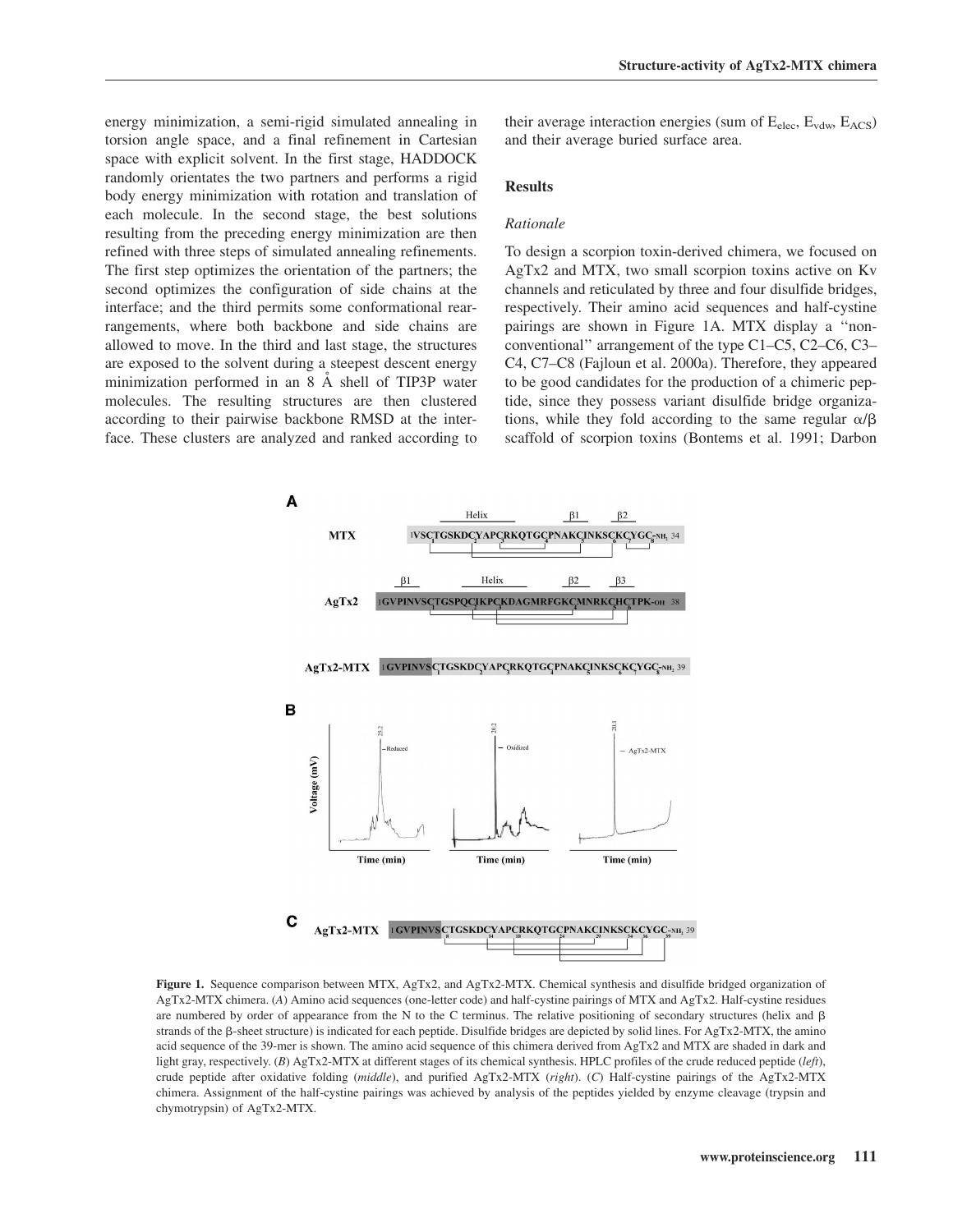et al. 1999). Moreover, AgTx2 and MTX display distinct profiles of pharmacological activities (high affinity of AgTx2 for Kv1.1, Kv1.3 channels, and high affinity of MTX for Kv1.2 channel). Since, contrary to MTX, AgTx2 possesses an extended N-terminal extremity (GVPINVS motif vs. VS motif of MTX), we added the N-terminal portion (residues 1–5) of AgTx2 to the N-terminal sequence of MTX to assess the global effect of the addition of this motif on MTX conformation and bioactivity. Figure 1A illustrates the amino acid sequences of MTX, AgTx2, and AgTx2-MTX chimeric peptide.

# Synthesis and physicochemical characterization of AgTx2-MTX

Stepwise assembly of AgTx2-MTX was achieved on 0.30 mmol Fmoc-amide resin by means of optimized Fmoc/ t-butyl chemistry (Merrifield 1986). Double-coupling of Fmoc-amino acids was used for the N-terminal portion of the chimera (residues 1–7). The overall yield of peptide chain assembly was 80%. The profiles of elution, by analytical C18 reversed-phase HPLC, of the crude reduced peptide after final acidolysis are shown in Figure 1B, left. The crude peptide was folded/oxidized by air exposure in Tris/HCl buffer (pH 8.3), for 72 h (Fig. 1B, middle), and the main oxidized product AgTx2-MTX was finally purified to >95% homogeneity by semipreparative HPLC (Fig. 1B, right). Mass spectrometry analysis of AgTx2- MTX gave an experimental Mr  $(M+H)^+$  of 4420.2, in good agreement with the deduced Mr  $(M+H)^+$  of 4420.5 for this chimera. Amino acid analysis of AgTx2-MTX after acidolysis provides an amino acid content that agreed with the calculated values. To determine the pattern of half-cystine connections, AgTx2-MTX was cleaved by a mixture of trypsin and chymotrypsin. The resulting proteolytic fragments were purified to homogeneity by HPLC and characterized by means of amino acid analysis, mass spectrometry, and Edman-sequencing techniques (data not shown). The half-cystine pairings were thereby mapped as  $Cys^8-Cys^{29}$ ,  $Cys^{14}-Cys^{34}$ ,  $Cys^{18} - Cys^{36}$ , and  $Cys^{24} - Cys^{39}$ . The four-disulfidebridged organization of the MTX portion in AgTx2- MTX chimera corresponds to a ''conventional'' disulfide bridge organization of the type C1–C5, C2–C6, C3–C7, and C4–C8 (Pi1/Pi4/HsTx1 type) (Fig. 1C).

# Pharmacology of AgTx2-MTX on IKCa and Kv1.2 channels

In patch-clamp experiments, we evaluated the effects of AgTx2, MTX, and AgTx2-MTX on human intermediate conductance  $Ca_{2+}$ -activated K<sub>+</sub> type 1 channel (hIKCa1) currents, expressed in tsA cell line (Fig. 2A). The three peptides fully inhibited hIKCa1  $K_{+}$  currents, with Kd values of 1152.48  $\pm$  156 nM (AgTx2), 2.2  $\pm$  0.13 nM (MTX), and



Figure 2. Pharmacological activity of AgTx2-MTX, AgTx2, and MTX. (A) Concentration-dependent inhibition curves of IKCa1 currents by AgTx2-MTX ( $\Box$ ), AgTX2 ( $\blacksquare$ ), and MTX ( $\odot$ ). Fits of the data yield IC<sub>50</sub> values of 7.3  $\pm$  0.6 nM (AgTx2-MTX), 2.2  $\pm$  0.2 nM (MTX), and 1152  $\pm$ 156 nM (AgTx2) for IKCa1. (B) Concentration-dependent inhibition curves of Kv1.2 currents by AgTx2-MTX ( $\Box$ ), AgTx2 ( $\blacksquare$ ), and MTX ( $\odot$ ). Fits of the data yield IC<sub>50</sub> values of 0.14  $\pm$  0.01 nM (AgTx2-MTX), 0.51  $\pm$  0.04 nM (MTX), and  $26.8 \pm 5.2$  nM (AgTx2) for Kv1.2.

7.36  $\pm$  0.62 nM (AgTx2-MTX). We observed that AgTx2 is thus 523-fold less active than MTX for interacting with hIKCa1, and AgTx2-MTX is thus 158-fold more active than AgTx2. This observation indicates that AgTx2 is not a specific ligand for IKCa1 and its N-terminal extremity does not affect the fixation of MTX on this channel. We also compared the effects of AgTx2, MTX, and AgTx2-MTX on  $K_{+}$  currents from rat Kv1.2 channel (Fig. 2B). The Kd value obtained for AgTx2 is  $26.8 \pm 5.2$  nM (Kv1.2). For MTX, it is  $0.51 \pm 0.04$  nM (Kv1.2). The dose/response curves of current inhibition induced by AgTx2-MTX show a Kd value of 0.14  $\pm$  0.01 nM for rat Kv1.2 channel. It thus appears that swapping the N-terminal VS motif of MTX by the GVPINVS motif of AgTx2 results in a 3.6-fold increase in blockage efficacy of Kv1.2 channel.

Structural properties of AgTx2-MTX

# Determination of the 3D solution structure of AgTx2-MTX chimera

For NMR resonance assignment and secondary structures, the spin systems were identified on the basis of both COSY and TOCSY spectra. Once the sequential assignment was achieved, almost all protons were identified, and their resonance frequencies determined. The distribution of the  $H\alpha_i/HN_{i+1}$ ,  $H\beta_i/HN_{i+1}$ , and  $HN_i/HN_{i+1}$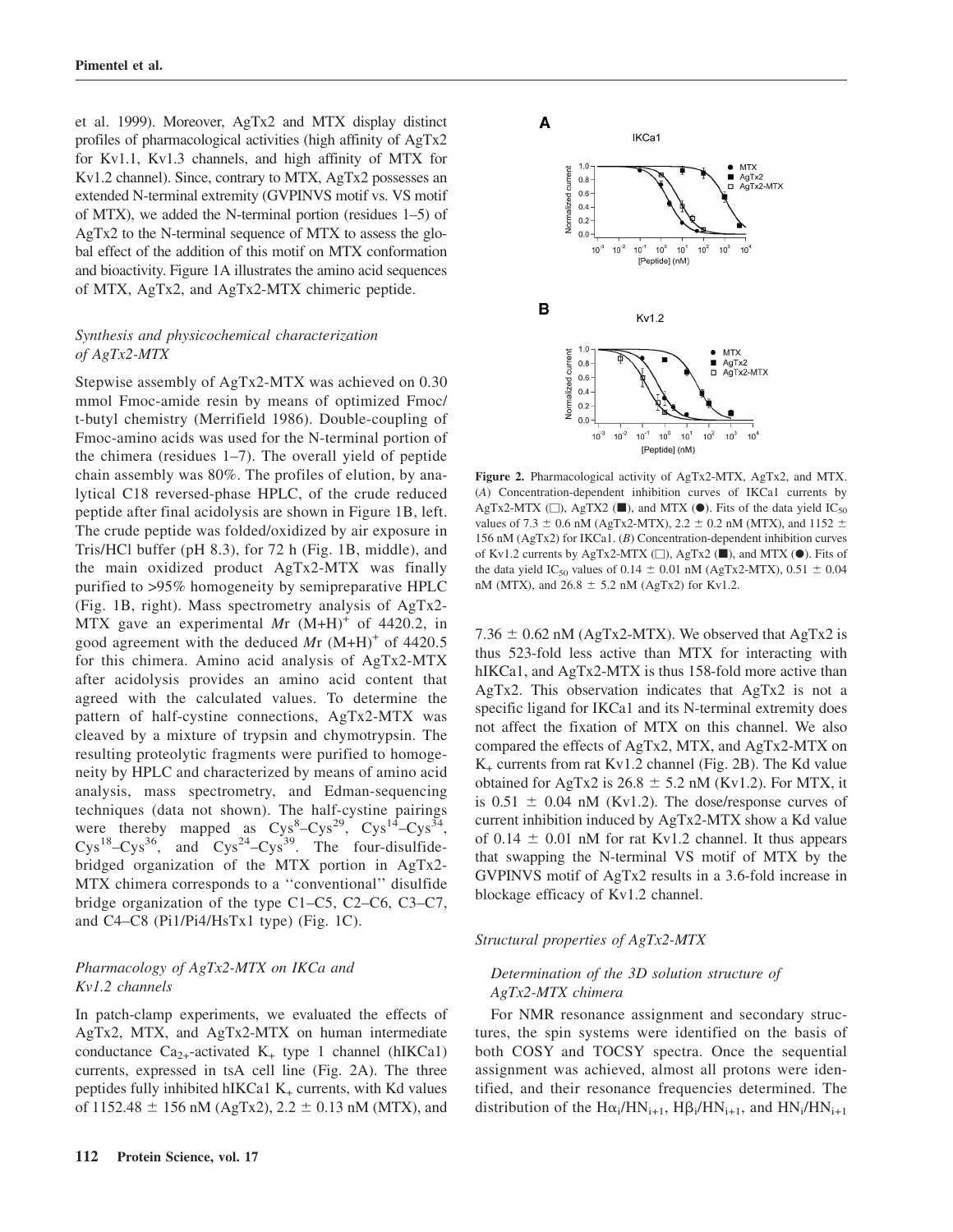NOE correlation and the coupling constants are presented in Figure 3A. Characteristic features of secondary structures such as  $\alpha$ -helix and  $\beta$ -sheet have been found in AgTx2-MTX. The  $HN_i/HN_{i+1}$  correlations associated with hydrogen bonds and small coupling constants clearly demonstrate the presence of an  $\alpha$ -helix, including residues Ser<sup>11</sup> to Gln<sup>21</sup>, while strong H $\alpha_i$ /HN<sub>i+1</sub> correlations, associated with large coupling constants indicate an extended region from Asn<sup>26</sup> to Tyr<sup>37</sup>. The structure of AgTx2-MTX was solved by using 516 NOE-based distance restraints, including 248 intra-residue, 158 sequential, 40 medium-range, and 70 long-range restraints. The distribution of these NOE is presented in Fig. 3B. In addition, included were 19 hydrogen bond restraints, derived from proton exchange, and 23 dihedral angle restraints, derived from the measurement of coupling constants, as well as 12 distance restraints derived from the disulfide bridges. Altogether, the final experimental set corresponded to 14.6 constraints per residue on average. The calculation using the whole set of restraints and water solvent minimization led to a single family of 20 structures. Structural statistics are given in Table 1. All of the solutions have good nonbonded contacts and good covalent geometry, as shown by the low values of CNS energy terms and low RMSD values for bond lengths,

valence, and improper dihedral angles. Correlation with the experimental data shows no NOE-derived distance violation greater than 0.2 Å. The analysis of the Ramachandran plot for the whole set of the 20 calculated structures reveals that 78.1% of the residues are in the most favored regions, 21.8% in the additional allowed regions, 0.2% in the generously allowed regions, and none in the disallowed regions (data not shown). The convergence of the 20 final structures (Fig. 4A) gives the three-dimensional structure of AgTx2-MTX, consisting of a compact disulfide-bonded core. This structure shows a typical  $\alpha/\beta$  scaffold, in which an  $\alpha$ -helix is connected to a three-stranded  $\beta$ -sheet by two disulfide bridges. In AgTx2-MTX chimera, the  $\alpha$ -helix (Ser<sub>11</sub> to Gln<sub>21</sub>) is connected to the two strands of the  $\beta$ sheet (Asn<sub>26</sub> to Tyr<sub>37</sub>) by the Cys<sup>14</sup>–Cys<sup>34</sup> and Cys<sup>18</sup>–Cys<sup>36</sup> disulfide bridges (Fig. 4B). These two strands are connected by a type II- $\beta$  turn, like that described for MTX. Two others bridges stabilize the protein. One connects the N-terminal strand with the second one of the  $\beta$ -sheet  $(Cys<sup>8</sup>-Cys<sup>29</sup>$  bridge) and the other connects the C terminus with the loop located between the  $\alpha$ -helix and the  $\beta$ -sheet  $(Cys^{24}-Cys^{34})$  bridge). The best-fit superimposition of the backbone traces of the 20 best structures is presented in Figure 4. The RMSD calculated on the whole structure is 1.43  $\AA$  for the backbone and 2.01  $\AA$  for all heavy atoms.



Figure 3. Statistical properties of AgTx2-MTX structure calculation. (A) Sequence of AgTx2-MTX and sequential assignments. Filled circles ( $\bullet$ ) represent  ${}^{3}J_{HN\text{-}H\alpha}$  coupling constants  $\geq$ 8 Hz and open circles ( $\circ$ ) those  $\leq$ 6 Hz. Collected sequential nOe are classified into strong, medium, and weak nOe, and are indicated by thick, medium, and thin lines, respectively. The last line indicates the secondary elements (extended regions). (B) nOe (left) and RMSD (right) distribution vs. sequence of AgTx2-MTX. Intraresidue nOe are in black, sequential nOe in dark gray, medium nOe in light gray, and long-range nOe in white. RMSD values for backbone and all heavy atoms are in black and gray, respectively.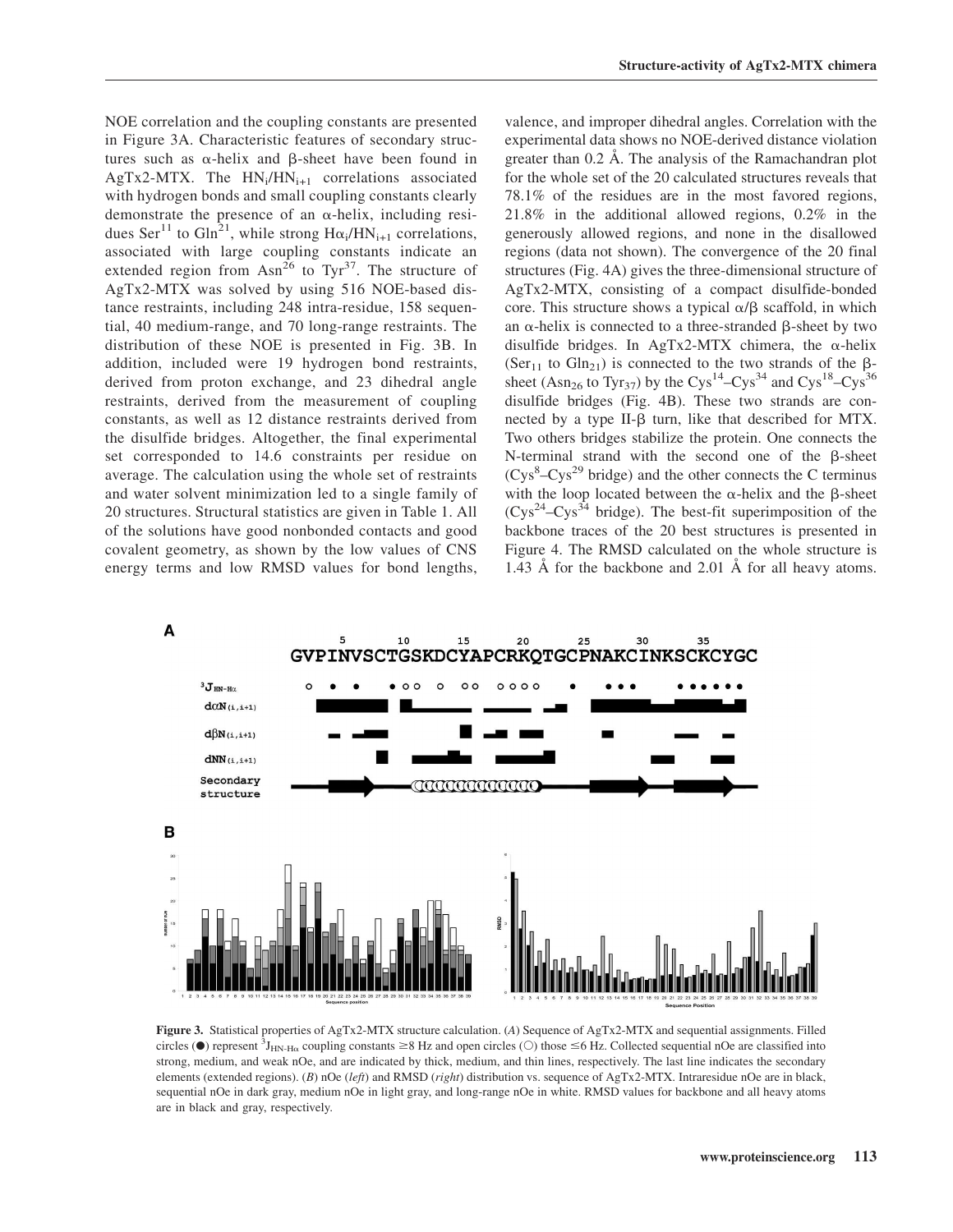| $U$   Agiaz-wita            |                      |                     |
|-----------------------------|----------------------|---------------------|
| RMSD (Å)                    | Residues $1-39$      | Residues 2–38       |
| <b>Backbone</b>             | $1.43 \pm 0.36$      | $1.03 \pm 0.21$     |
| All heavy atoms             | $2.01 \pm 0.25$      | $1.84 \pm 0.23$     |
| Energies (kcal/mol)         |                      |                     |
| Total                       | $-923.57 \pm 46.90$  |                     |
| <b>Bonds</b>                |                      | $9.82 \pm 0.53$     |
| Angles                      |                      | $46.55 \pm 5.69$    |
| Impropers                   |                      | $168.01 \pm 28.24$  |
| <b>Dihedrals</b>            |                      | $176.27 \pm 3.02$   |
| van Der Waals (repel)       | $-72.069 \pm 17.70$  |                     |
| Elec                        | $-1252.15 \pm 32.26$ |                     |
| nOe                         |                      | $13.737 \pm 1.436$  |
| Cdih                        |                      | $0.37 \pm 0.19$     |
| <b>RMSD</b>                 |                      |                     |
| Bonds (A)                   |                      | $0.0042 \pm 0.0002$ |
| Angles $(°)$                |                      | $0.5473 \pm 0.0322$ |
| Impropers $(°)$             |                      | $1.9947 \pm 0.1685$ |
| Dihedral $(°)$              |                      | $40.64 \pm 0.41$    |
| $n$ Oe $(A)$                |                      | $0.0254 \pm 0.0048$ |
| Cdih $(°)$                  |                      | $0.8170 \pm 0.2332$ |
| <b>RAMACHANDRAN</b>         |                      |                     |
| Most favored and additional |                      |                     |
| allowed $(\% )$             | 99.8                 |                     |
| Generously allowed (%)      | 0.2                  |                     |
| Disallowed region $(\%)$    | $\theta$             |                     |

Table 1. Structural statistics of the 20 best structures of  $A_0T_x$ <sup>2</sup> MTV

These values fall to 1.03  $\AA$  and 1.84  $\AA$ , respectively, if region 2–38 is solely considered. Despite the fact that the disulfide pattern is different for MTX and AgTx2-MTX, we observed that the fold is conserved for the common 34 amino acid residues. In a similar way, with a different sequence but an identical disulfide pattern, AgTx2-MTX adopts a fold very close to AgTx2. Together, these results suggest that a great number of residues of AgTx2-MTX have identical positions in MTX and/or AgTx2 (Fig. 5).

# Docking of ChTX onto KcsA channel

In this study we first focused on the docking between charybdotoxin scorpion toxin (ChTX) with the KcsA potassium channel. Indeed, although docking methods are meant to propose structural models of bimolecular protein–protein or protein–ligand complexes, they do not guarantee that the resulting complexes will be close to the experimentally obtained solution by crystallography or NMR. Thus, in order to ensure that the used parameters are correctly set up, which is crucial for a correct interpretation of the obtained result, we first tested our docking methodology on an experimentally determined structure of protein–protein complex (Yu et al. 2005) (2A9H). It represents the only toxin–channel complex determined by direct structural information (NMR constraints). First, we made the docking calculation with the two proteins taken apart from the native complex and

randomly orientated. The experiment was made under constraint, which results in the positioning of lysine 27 in the center of the pore. This residue is conserved in all members of the  $\alpha$ -KTX family. Therefore, the only experimental biological data in the docking computation was the position of the side chain of the critical lysine 27 as have been described in the literature (Park and Miller 1992b; Goldstein and Miller 1993; Fu et al. 2002) with mutagenesis or thermodynamic mutant cycle studies. The obtained solution was very close to the experimental complex, showing an RMSD at the interface  $< 0.5 \text{ Å}$  for  $\alpha$ carbons and 1.8 Å for all heavy atoms. With the aim of testing the capacity of the software to find the conformational changes taking place during the formation of the complex, another docking simulation was performed with the channel part issued from the complex (PDB code: 2A9H) and the 12 NMR solutions of ChTX taken from the Protein Data Bank (2CRD). This represented the real conditions in which we made the following docking simulations: Again, we found a solution close to the native complex. The RMSD of the interface for  $\alpha$ -carbons is  $\lt 1.3$  Å and 2.3 Å for all heavy atoms. This approach provides convergent results close to the experimental complex, which allows us to use it to dock AgTx2- MTX chimera onto the potassium channel.

# Docking of AgTx2, MTX, and AgTx2-MTX onto Kv1.2 channel

We performed the docking of the chimera onto the Kv1.2 channel because, with a Kd value of 0.14 nM, AgTx2-MTX



Figure 4. Structural properties of AgTx2-MTX. (A) Stereo pair view of the best fit of 20 structures of AgTx2-MTX. (B) PyMOL ribbon drawing of the averaged minimized AgTx2-MTX structure (DeLano Scientific). The eight half-cysteine residues are numbered according to their positions in the AgTx2-MTX amino acid sequence.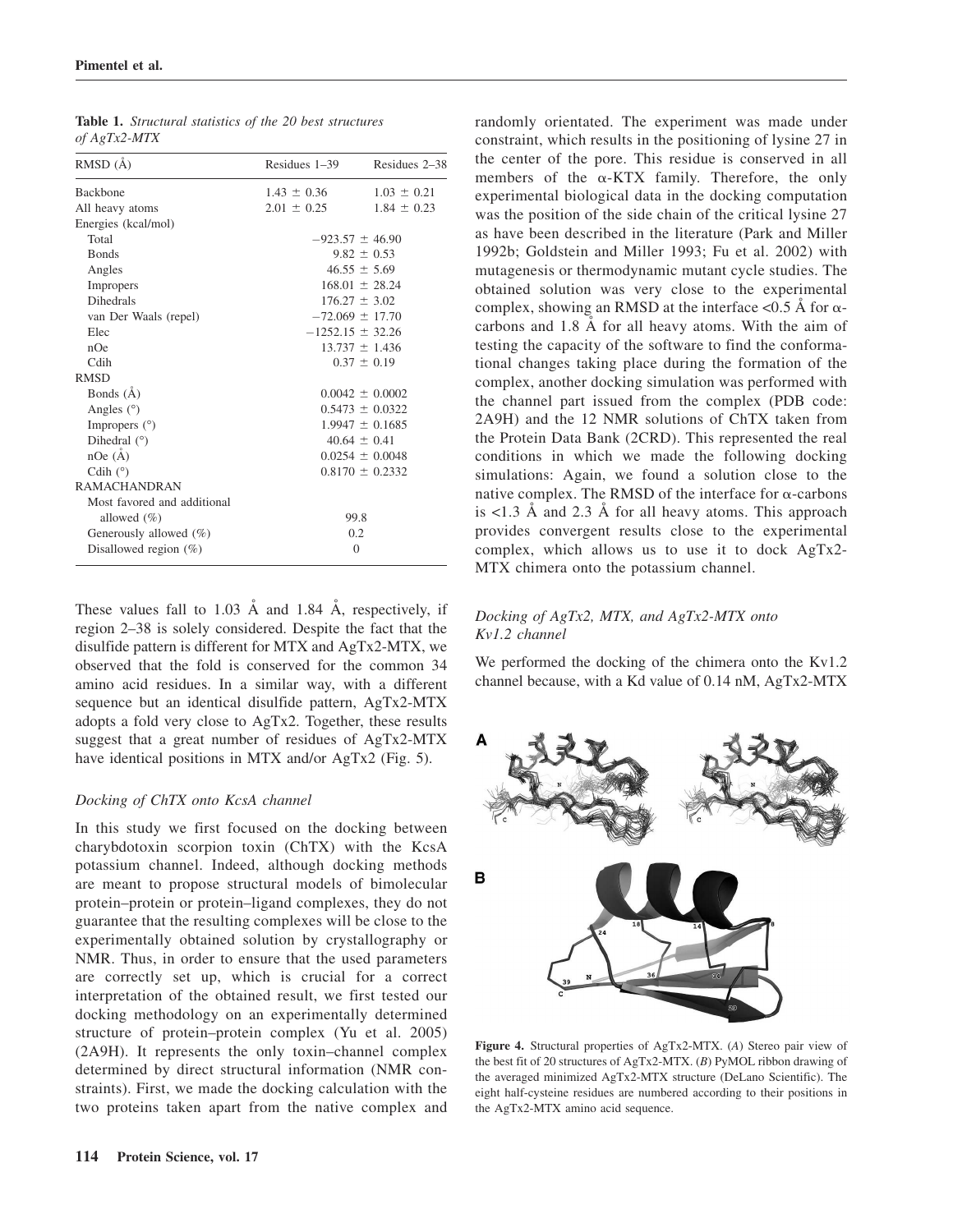

Figure 5. Structural alignment of AgTx2 with AgTx2-MTX (left) and MTX with AgTx2-MTX (right). Only amino acids conserved between the toxins and in interaction with the channel are shown.

was 3.6 times more active on Kv1.2 channels than MTX and 191 times more active than AgTx2. Furthermore, no other docking has already been made onto the recently elucidated structure of the mammalian potassium channel Kv1.2 (Long et al. 2005) (PDB ID: 2A79). For a better understanding of possible interactions responsible for such a high activity, we also performed the docking of AgTx2 and MTX onto the Kv1.2 channel beside that of AgTx2-MTX.

Docking simulations have often been driven according to constraints derived from biological data issued from the literature about critical residues involved in the toxin/ channel interactions. The only constraint used in this work was the one derived from the conserved lysine responsible for the pore occlusion (Park and Miller 1992b; Goldstein and Miller 1993; Fu et al. 2002)  $(Lys^{27}$  in AgTx2,  $Lys^{23}$  in MTX, and  $Lys^{28}$  in AgTx2-MTX). Docking simulations indicate that AgTx2, MTX, and AgTx2-MTX globally share a similar interaction map with Kv1.2 (Fig. 6), although some differences could be observed, which may explain their distinct blocking efficiency. All of these toxins seem to be stabilized onto the channel by sharing contacts with both the pore entryway residues and the external vestibule of the channel. First, the side chain of the central lysine residue of the b-sheet makes several hydrogen bonds with the carbonyl group of pore residues  $\text{Gly}^{376}$  and Tyr<sup>377</sup>. Furthermore, the orientation of either of the three toxins is similar and consists of an alignment of their  $\beta$ -sheet with the interface between two dimers of the channel. As a consequence, this presents residues  $Asn^{30}$  of AgTx2, Asn<sup>21</sup> of MTX, and Asn<sup>26</sup> of AgTx2-MTX in front of the highly conserved Asp<sup>363</sup> of the channel. Such a residue contact pattern has been identified earlier for various toxins of the  $\alpha$ -KTX family in experiments of thermodynamic mutant cycles (Hidalgo and MacKinnon 1995; Ranganathan et al. 1996; Yu et al. 2005), NOE contacts and chemical-shift perturbations (Yu et al. 2005), transferred cross-saturation (Keuchi et al. 2003), chemicalshift perturbations in solid-state NMR (Lange et al. 2006), and mutagenesis studies (Park and Miller 1992a; Krezel at al. 1995; Lange et al. 2006). Such an orientation of toxin molecules also implies that  $Arg<sup>24</sup>$  of AgTx2,

 $Arg^{27}$  of MTX, and  $Arg^{32}$  of AgTx2-MTX make salt bridges with the channel opposite Asp<sup>363</sup>. Another common feature between these toxins is the presence of an aromatic residue on the  $\beta$ -sheet (His<sup>34</sup> of AgTx2, Tyr<sup>32</sup> of MTX, and  $Tyr^{37}$  of AgTx2-MTX), which makes several hydrophobic contacts with Gly $^{378}$  and Asp<sup>379</sup> of the pore entry and  $Val^{381}$  of the adjacent monomer. This aromatic residue and the central lysine responsible for the pore occlusion form the so-called functional dyad (Dauplais et al. 1997; M'Barek et al. 2003a; Pimentel et al. 2006). These three toxins also have a lysine residue on the second strand of the  $\beta$ -sheet (Lys<sup>32</sup> of AgTx2, Lys<sup>30</sup> of MTX, and Lys<sup>35</sup> of AgTx2-MTX), which makes salt bridges with the  $Asp<sup>355</sup>$  of the extracellular loop, even if this lysine does not have exactly the same position in the  $\beta$ -strand. It should be noted that  $Lys^{32}$  and  $Lys^{35}$  of AgTx2-MTX correspond to  $Lys^{27}$  and  $Lys^{30}$  of MTX, two residues that have been shown to play a pivotal role for MTX bioactivity, including its recognition of the Kv1.2 channel.

Several strong interactions are present in the complexes MTX/Kv1.2 and AgTx2-MTX/Kv1.2, while they are lacking in the AgTx2/Kv1.2 complex. This could explain the increase of 191-fold in affinity of these toxins. One of the major differences between MTX/AgTx2-MTX and AgTx2 is the presence of a lysine residue at the beginning of the  $\alpha$ -helix (Lys<sup>7</sup> of MTX and Lys<sup>12</sup> of AgTx2-MTX), which makes a salt bridge with the  $Asp<sup>355</sup>$  of a channel extracellular loop. Another important difference is the



Figure 6. Important contacts (strong interaction) between AgTx2-MTX and Kv1.2 channel. Map detailing major molecular contacts between AgTx2-MTX and Kv1.2 channel (for clarity, not all the contacts are shown). The docking of AgTx2-MTX onto the Kv1.2 channel can be imagined by a 180° vertical rotation of AgTx2-MTX from right to left.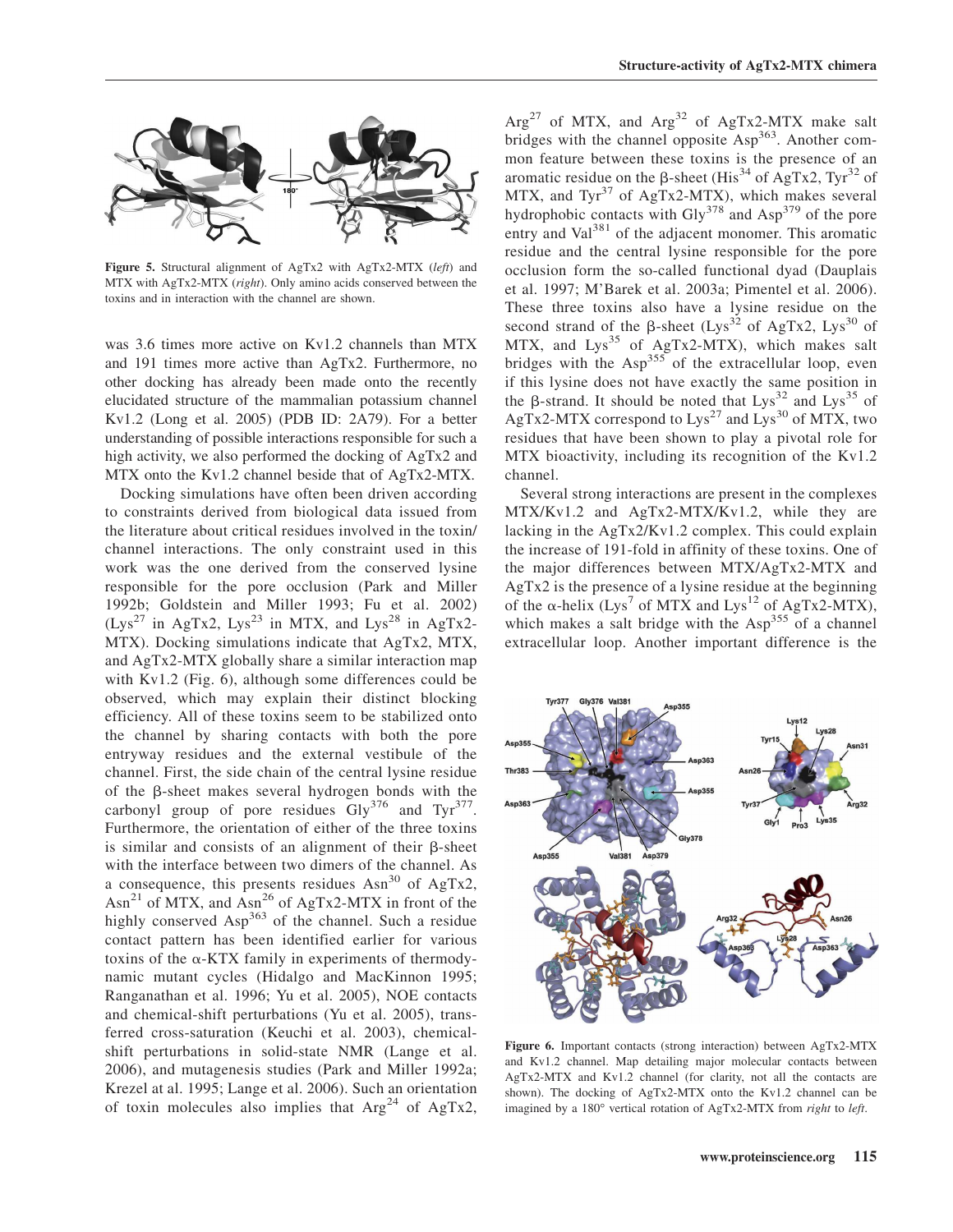presence of a tyrosine residue on the  $\alpha$ -helix (Tyr<sup>10</sup> of MTX and  $Tyr^{15}$  of AgTx2-MTX), which makes hydrogen bonds with the close Val<sup>381</sup>. Finally, Asn<sup>26</sup> of MTX and  $\text{Asn}^{31}$  of AgTx2-MTX make several hydrogen bonds with  $\text{Asp}^{355}$  and Thr<sup>383</sup>, while the corresponding residue Met<sup>29</sup> in AgTx2 makes only some hydrophobic contacts with  $Val^{381}$  and Trp<sup>366</sup>. The chimera AgTx2-MTX presents some features derived from the AgTx2 toxin, such as the N-terminal part, which makes a third strand of the  $\beta$ sheet. This five additional amino acids sequence permits us to enhance the affinity of the toxin in comparison to its counterpart MTX by allowing  $\text{Gly}^1$  and Pro<sup>3</sup> of AgTx2-MTX to make several hydrogen bonds with Asp<sup>355</sup> residues of two adjacent monomers of the channel.

## **Discussion**

The aim of this study was to evaluate whether it is possible to obtain novel reticulated peptides with variable pharmacological profiles with regard to the blockage of specific ion channel subtypes by using part of the amino acid sequences of scorpion toxins. Such an approach should help to unravel the molecular basis of the toxin recognition of ion channel through the production of various chimeric compounds, followed by careful investigation of their structural features and pharmacological properties. Our study was focused on AgTx2 and MTX scorpion toxins since, (1) AgTx2 has a conventional organization of the disulfide bridges associated at an extended N-terminal extremity, forming a third  $\beta$ -sheet, which does not exist in the MTX; (2) MTX has a short Nterminal extremity associated with atypical half-cystine pairing arrangement. Thus, we were curious to know which structural and pharmacological impact the grafting of the N-terminal extremity of AgTx2 onto MTX could have on the chimera AgTx2-MTX. By the herein described results, we showed that the replacement of the N-terminal VS motif of MTX by the N-terminal GVPINVS domain of AgTx2 within AgTx2-MTX resulted in a change of the MTX disulfide pairing pattern to the Pi1/Pi4/Pi7/HsTx1-like one. Such a change was previously observed to be induced by point mutations in the MTX structure (Fajloun et al. 2000b). Furthermore, we showed that the transfer of the N-terminal extremity affects the activity of the molecule on the Kv1.2 channel, on which the AgTx2-MTX chimera was found 191-fold more active than AgTx2 and 3.6-fold more active than MTX, which preserves its primary sequence within AgTx2-MTX. Such an increase in activity of blocking the Kv1.2 channel was previously observed with another chimera obtained by grafting the N-terminal extremity of Butantoxin (BuTX) to MTX (M'Barek et al. 2005). In the present work, we observed that AgTx2 was 523-fold less active than MTX for interacting with the human intermediate conductance  $Ca^{2+}$ -activated channel (hIK-Ca1)—this was the first data evaluating AgTx2 activity regarding the hIKCa1—while AgTx2-MTX was 158-fold more active than AgTx2. These observations indicate that AgTx2 is not a specific ligand for IKCa1 and/or its Nterminal extremity does not affect the fixation of MTX on this channel.

From a structural properties point of view, the 3D structure of AgTx2-MTX solved in solution by  ${}^{1}H\text{-NMR}$ showed that the conformation of AgTx2-MTX is similar to that of MTX (Blanc et al. 1997). As expected, the main structural difference between AgTx2-MTX and MTX relies on the existence of a third N-terminal  $\beta$ -strand, which, according to our docking simulations, carried out with 3D NMR structure of AgTx2-MTX and the 3D crystallography structure of Kv1.2, directly mediates the recognition of this channel. The 3D structure of AgTx2- MTX was used in docking simulations with the kv1.2 channel. The binding of the chimera seems to be stabilized over the channel pore by sharing contacts with residues of both the pore entryway and the extracellular loop. AgTx2-MTX appears to be stabilized onto the Kv1.2 channel by a number of close contacts (H-bonds and electrostatic interactions), in particular,  $Lys^{12}/Asp^{355}$ . Tyr<sup>15</sup>/Val<sup>381</sup>, Lys<sup>28</sup>/Gly<sup>376</sup>, Asn<sup>26</sup>/Asp<sup>363</sup>, Asn<sup>31</sup>/Asp<sup>355</sup>, and  $\text{Arg}^{32}/\text{Asp}^{363}$  (Fig. 6). It should be noted that  $\text{Lys}^{28}$  of AgTx2-MTX corresponds to  $Lys^{23}$  of MTX,  $Lys27$  of CTX, Lys22 of ShK, Lys25 of BgK, and Lys42 of KP4, a common basic residue that was shown to be pivotal for the scorpion toxin, sea anemone toxin, and plant defensin bioactivities (Goldstein et al. 1994; Rauer et al. 1999; Fajloun et al. 2000a,b; Gilquin et al. 2002; Spelbrink et al. 2004).

Moreover, the docking of AgTx2-MTX over Kv1.2 suggests that new specific residues peculiar to the structural AgTx2 domain of the chimera (e.g.,  $\text{Gly}^1$  and Pro<sup>3</sup>) contributed significantly to the chimera/channel interaction, thereby giving a structural basis of the strong blockade efficiency of this channel by the chimera. In light of these results, it seems that the high affinity of the chimera could result from a combination of, on one hand, new contacts established by the AgTx2 N-terminal domain (mainly a stabilization with extracellular loop) and, on the other hand, specific interactions that take place with the MTX moiety (mainly close contacts over the pore region).

## **Conclusion**

We described herein the chemical synthesis of a fourdisulfide-bridged peptide derived from the structures of two scorpion toxins (AgTx2 and MTX). The pharmacological properties (binding affinity and  $K^+$  current blockage efficacy) of the AgTx2-MTX chimera were evaluated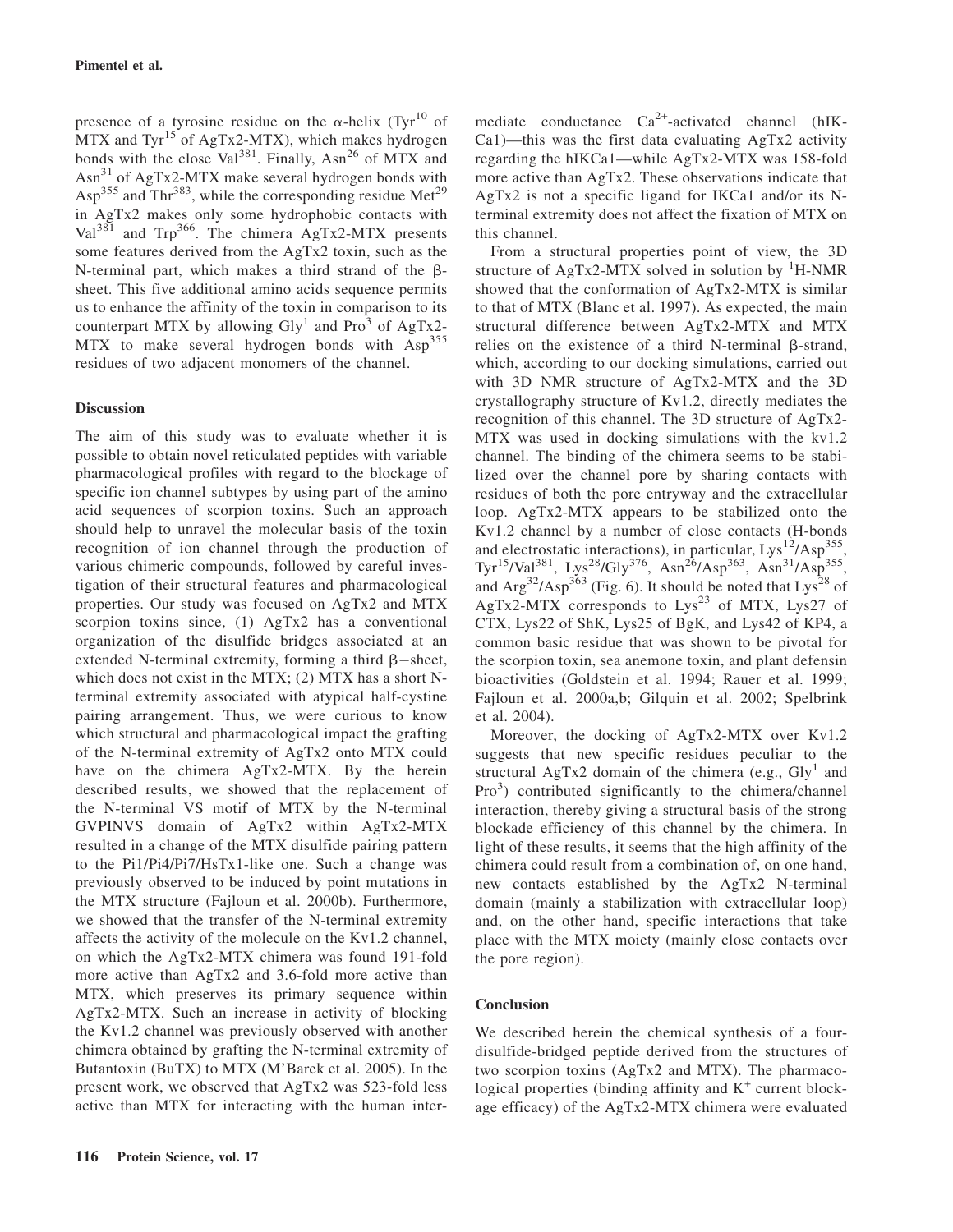on both  $K^+$  channel subtypes (IKCa and Kv1.2) and highlight some differences as compared with its natural counterparts. The implant of the N-terminal domain of AgTx2 onto MTX produced a chimera that was provided with a greater affinity for the Kv1.2 channel. Docking simulations that were achieved with the AgTx2-MTX NMR structure—determined in this work—and the crystallographic structure of Kv1.2, were performed and found to be in line with the experimental data. They suggest that new specific residues from the structural  $\text{AgTx2}$  domain of the chimera (e.g., Gly<sup>1</sup> and Pro<sup>3</sup>) contributed significantly to the chimera/channel recognition, giving thereby a structural basis of the high-blockade efficiency of the chimera toward this channel. Therefore, we concluded that the replacement of the Nterminal VS motif of MTX by the GVPINVS domain of AgTx2 within AgTx2-MTX resulted in a change of the MTX-like disulfide pairing pattern to the Pi1/Pi4/Pi7/ HsTx1like one. The structural outcome of this approach is also of interest, since the chimera still folds according to the canonical  $\alpha/\beta$  scaffold. We conclude that a selective ''gain of function'' strategy represents an interesting way to produce toxin analogues or chimera with novel properties.

#### Acknowledgments

We thank N. Andreotti, E. Doria, and X. Morelli for helpful discussions. This work was supported by funds from the CNRS and the Université de la Méditerranée.

#### References

- Bartels, C., Xia, T.H., Billeter, M., Guntert, P., and Wüthrich, K. 1995. The program XEASY for computer-supported NMR spectral analysis of biological macromolecules. J. Biomol. NMR 5: 110-118.
- Blanc, E., Sabatier, J.M., Kharrat, R., Meunier, S., El Ayeb, M., Van Reitschoten, J., and Darbon, H. 1997. Solution structure of maurotoxin, a scorpion toxin from Scorpio maurus, with high affinity for voltage-gated potassium channels. Proteins 29: 321–333.
- Bontems, F., Roumestand, C., Gilquin, B., Ménez, A., and Toma, F. 1991. Refined structure of charybdotoxin: Common motifs in scorpion toxins and insect defensins. Science 254: 1521–1523.
- Brunger, A.T., Adams, P.D., Clore, G.M., DeLano, W.L., Gros, P., Grosse-Kunstleve, R.W., Jiang, J.S., Kuszewski, J., Nilges, M., Pannu, N.S., et al. 1998. Crystallography & NMR system: A new software suite for macromolecular structure determination. Acta Crystallogr. D Biol. Crystallogr. 54: 905–921.
- Darbon, H., Blanc, E., and Sabatier, J.M. 1999. Animal toxins and potassium channels. In Perspectives in drug discovery and design. (eds. H. Darbon and J.M. Sabatier), Vol. 15, pp. 40–60. Kluwer/Dordrecht, The Netherlands.
- Dauplais, M., Lecoq, A., Song, J., Cotton, J., Jamin, N., Gilquin, B., Roumestand, C., Vita, C., de Medeiros, C.L., Rowan, E.G., et al. 1997. On the convergent evolution of animal toxins. Conservation of a diad of functional residues in potassium channel-blocking toxins with unrelated structures. J. Biol. Chem. 272: 4302–4309.
- Dominguez, C. 2003. HADDOCK: A protein–protein docking approach based on biochemical and/or biophysical information. J. Am. Chem. Soc. 125: 1731–1737.
- Fajloun, Z., Ferrat, G., Carlier, E., Fathallah, M., Lecomte, C., Sandoz, G., di Luccio, E., Mabrouk, K., Legros, C., Darbon, H., et al. 2000a. Synthesis,

<sup>1</sup>H-NMR structure, and activity of a three-disulfide-bridged maurotoxin analog designed to restore the consensus motif of scorpion toxins. J. Biol. Chem. 275: 13605–13612.

- Fajloun, Z., Carlier, E., Lecomte, C., Geib, S., di Luccio, E., Bichet, D., Mabrouk, K., Rochat, H., De Waard, M., and Sabatier, J.M. 2000b. Chemical synthesis and characterization of Pi1, a scorpion toxin from Pandinus *imperator* active on  $K^+$  channels. Eur. J. Biochem. 267: 5149–5155.
- Fajloun, Z., Mosbah, A., Carlier, E., Mansuelle, P., Sandoz, G., Fathallah, M., di Luccio, E., Devaux, C., Rochat, H., De Waard, M., et al. 2000c. Maurotoxin versus Pi1/HsTx1 scorpion toxins. Toward new insights in the understanding of their distinct disulfide bridge patterns. J. Biol. Chem. 15: 39394–39402.
- Fu, W., Cui, M., Briggs, J.M., Huang, X., Xiong, B., Zhang, Y., Luo, X., Shen, J., Ji, R., Jiang, H., et al. 2002. Brownian dynamics simulations of the recognition of the scorpion toxin maurotoxin with the voltage-gated potassium ion channels. Biophys. J. 83: 2370–2385.
- Gao, Y.D. and Garcia, M.L. 2003. Interaction of agitoxin2, charybdotoxin, and iberiotoxin with potassium channels: Selectivity between voltage-gated and Maxi-K channels. Proteins 52: 146–154.
- Garcia, M.L., Garcia-Calvo, M., Hidalgo, P., Lee, A., and MacKinnon, R. 1994. Purification and characterization of three inhibitors of voltage-dependent K<sup>+</sup> channels from Leiurus quinquestriatus var. hebraeus venom. Biochemistry 33: 6834–6839.
- Gilquin, B., Racape, J., Wrisch, A., Visan, V., Lecoq, A., Grissmer, S., Menez, A., and Gasparini, S. 2002. Structure of the BgK-Kv1.1 complex based on distance restraints identified by double mutant cycles. Molecular basis for convergent evolution of Kv1 channel blockers. J. Biol. Chem. 277: 37406–37413.
- Goldstein, S.A. and Miller, C. 1993. Mechanism of charybdotoxin block of a voltage-gated  $K^+$  channel. Biophys. J. 65: 1613-1619.
- Goldstein, S.A., Pheasant, D.J., and Miller, C. 1994. The charybdotoxin receptor of a Shaker  $K^+$  channel: Peptide and channel residues mediating molecular recognition. Neuron 12: 1377–1388.
- Grissmer, S., Nguyen, A.N., Aiyar, J., Hanson, D.C., Mather, R.J., Gutman, G.A., Karmilowicz, M.J., Auperin, D.D., and Chandy, K.G. 1994. Pharmacological characterization of five cloned voltage-gated K<sup>+</sup> channels, types Kv1.1, 1.2, 1.3, 1.5, and 3.1, stably expressed in mammalian cell lines. Mol. Pharmacol. 45: 1227–1234.
- Hamill, O.P., Marty, A., Neher, E., Sakmann, B., and Sigworth, F.J. 1981. Improved patch-clamp techniques for high-resolution current recording from cells and cell-free membrane patches. Pflugers Arch. 391: 85-100.
- Hidalgo, P. and MacKinnon, R. 1995. Revealing the architecture of a K<sup>+</sup> channel pore through mutant cycles with a peptide inhibitor. Science 268: 307–310.
- Keuchi, K., Yokogawa, M., Matsuda, T., Sugai, M., Kawano, S., Kohno, T., Nakamura, H., Takahashi, H., and Shimada, I. 2003. Structural basis of the  $KcsA (K<sup>+</sup>)$  channel and agitoxin2 pore-blocking toxin interaction by using the transferred cross-saturation method. Structure 11: 1381–1392.
- Kharrat, R., Mabrouk, K., Crest, M., Darbon, H., Oughideni, R., Martin-Eauclaire, M.F., Jacquet, G., El Ayeb, M., Van Rietschoten, J., Rochat, H., et al. 1996. Chemical synthesis and characterization of maurotoxin, a short scorpion toxin with four disulfide bridges that acts on  $K^+$  channels. Eur. J. Biochem. 242: 491–498.
- Kharrat, R., Mansuelle, P., Sampieri, F., Crest, M., Oughideni, R., Van Rietschoten, J., Martin-Eauclaire, M.-F., Rochat, H., and El Ayeb, M. 1997. Maurotoxin, a four disulfide bridge toxin from Scorpio maurus venom: Purification, structure and action on potassium channels. FEBS Lett. 406: 284–290.
- Krezel, A.M., Kasibhatla, C., Hidalgo, P., MacKinnon, R., and Wagner, G. 1995. Solution structure of the potassium channel inhibitor agitoxin2: Caliper for probing channel geometry. Protein Sci. 4: 1478–1489.
- Lange, A., Giller, K., Hornig, S., Martin-Eauclaire, M.F., Pongs, O., Becker, S., and Baldus, M. 2006. Toxin-induced conformational changes in a potassium channel revealed by solid-state NMR. Nature 13: 959–962.
- Laskowski, R.A., MacArthur, M.W., Moss, D.M., and Thornton, J.M. 1993. A program to check the stereochemical quality of protein structures. J. Appl. Crystallogr. 26: 283–291.
- Lebrun, B., Romi-Lebrun, R., Martin-Eauclaire, M.-F., Yasuda, A., Ishiguro, M., Oyama, Y., Pongs, O., and Nakajima, T. 1997. A fourdisulphide-bridged toxin, with high affinity towards voltage-gated K+ channels, isolated from Heterometrus spinnifer (Scorpionidae) venom. Biochem. J. 328: 321–327.
- Linge, J.P., Habeck, M., Rieping, W., and Nilges, M. 2003. ARIA: Automated nOe assignment and NMR structure calculation. Bioinformatics 19: 315–316.
- Lipkind, G.M. and Fozzard, H.A. 1997. A model of scorpion toxin binding to voltage-gated K<sup>+</sup> channels. J. Membr. Biol. 158: 187-196.